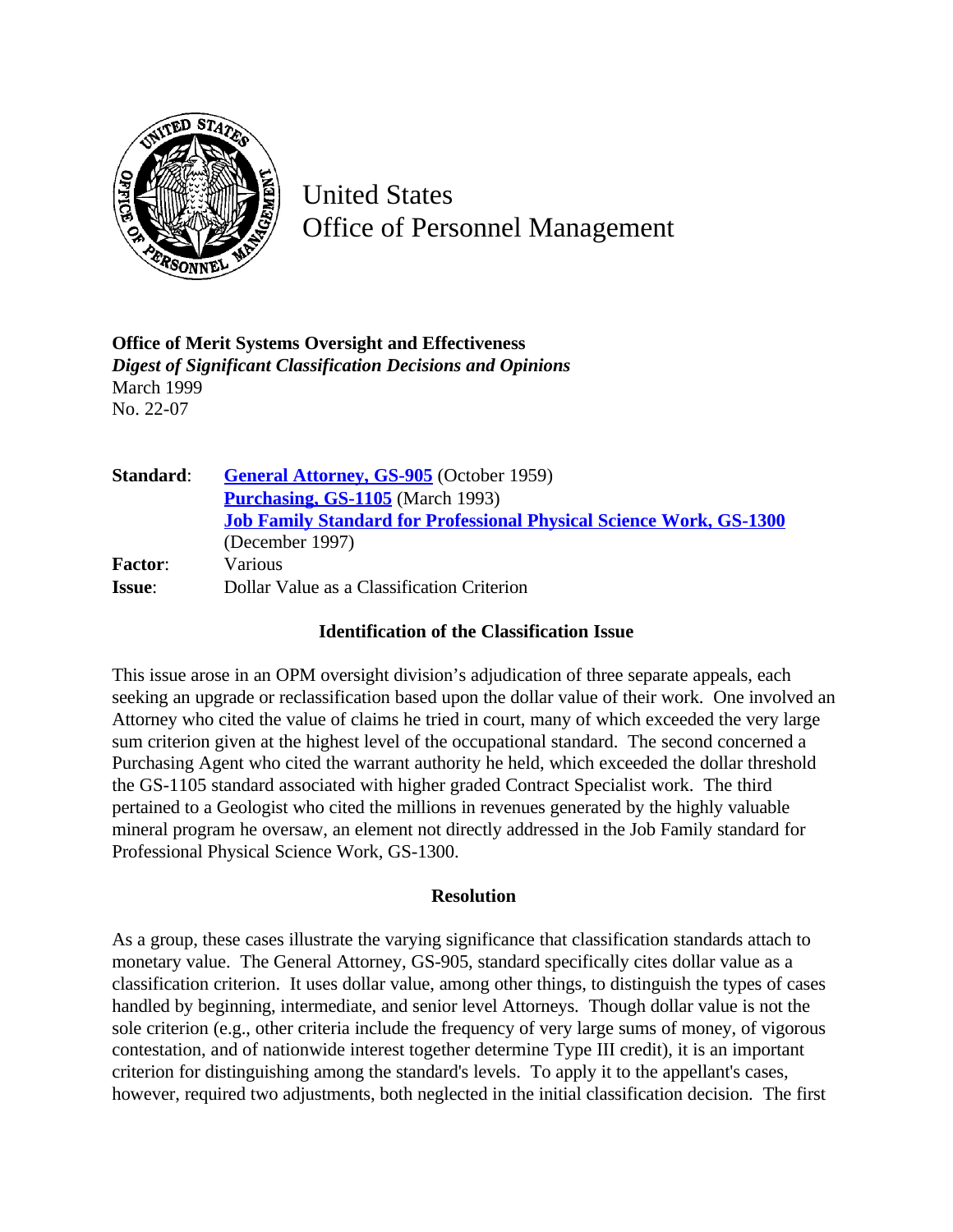is adjusting the 1959 dollar figures given in the standard to their present value. The second is distinguishing the amount of a claim from the amount actually contested.

Adjustment of the dollar values given in the GS-905 standard is necessary to account for inflationary or deflationary effects since an absolute value would serve no useful purpose (see Digest No. 16, page 8). The standard, issued in 1959, identifies very large sums of money as about \$1,000,000. (Bureau of Labor Statistics purchasing power figures for 1995, the time frame of the appellant's legal cases, \$1,000,000 in 1959 equated to about \$5,240,000.)

The second adjustment is to distinguish the amount sought from the amount contested, e.g., in a contract payment dispute, the difference between the agency's proposed fee or rate/cost and the contractor's requested fee or rate/cost. The uncontested amount of a claim does not reflect the sum of money at risk in a case. Rather, it is the amount in excess of what the Government already acknowledges as its debt. Additionally, the trend to seek large awards does not necessarily render cases more difficult or complex, nor does it fulfill the intent of the standard regarding the frequent contesting of very large sums in terms of contemporary dollars, in interrelationship with the elements enumerated in the standard's criteria. Consequently, while the appellant's cases involved large dollar amounts, they did not meet the very large sum criterion of the standard or the remaining criteria necessary for Type III credit.

The Contracting, GS-1102, and Purchasing, GS-1105, standards acknowledge that the dollar value of procurements (above or below the small purchase threshold of \$25,000) and the procedures and instruments employed (simple procedures using purchase orders and requests for quotations versus formal advertising procedures using invitations for bid or requests for proposal) typically distinguish the one occupation from the other. The standards also recognize that the number and complexity of guidelines that apply to a purchase are linked to the cost and type of item bought. However, the standards use dollar value as an indicator of work characteristics rather than a classification criterion. Some overlap in monetary value and procedures is common between the two occupations and among grades, requiring careful application of classification principles when categorizing and grading borderline positions.

For example, the GS-1102 standard recognizes that some Purchasing Agents use requests for proposals (which are normally used for more complex procurements) for small purchases when a firm offer is required or when technical factors, rather than price, are the primary consideration. Likewise, some Purchasing Agents use bilateral purchase orders, typical of Contracting, rather than unilateral purchase orders, typical of Purchasing. Dollar value and procedures may suggest an occupation, but it is the knowledges required, complexity of the procurements, and other elements addressed in the standards that directly govern a procurement position's series and grade. The Purchasing Agent appellant used some of the same procedures Contract Specialists do, but in a more routine fashion and without substantial involvement in negotiating or awarding orders, developing selection criteria, or resolving contracting problems like protests concerning upward correction of the low bid, claims of faulty evaluation of technical proposals or the cost effectiveness of proposals, or charges of unduly restrictive competition. He had the authority to